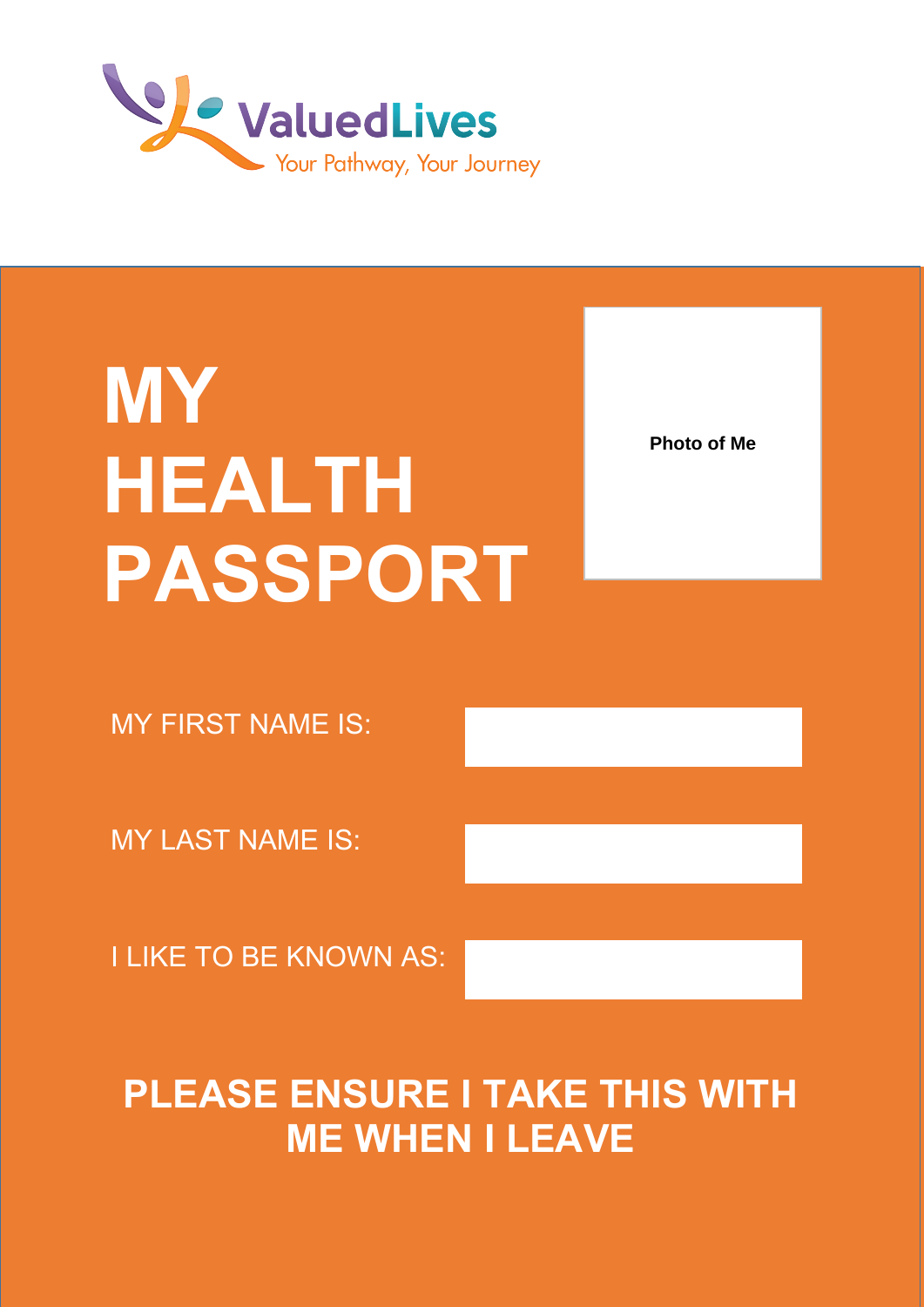### **Notes for person completing this passport**

• Completing this passport is optional. You may decide how much information you want to give under each section and may even choose not to complete some sections of the passport.

### **Notes for medical and support staff**

- If you are involved with my care and support, please read this passport.
- This is not my Medical Record. This passport gives information about:
	- o Things you MUST know about me (Section A)
	- o Things that are Important to me (Section B)
	- o Other Useful information (Section C)
- Please return this passport to me when I leave.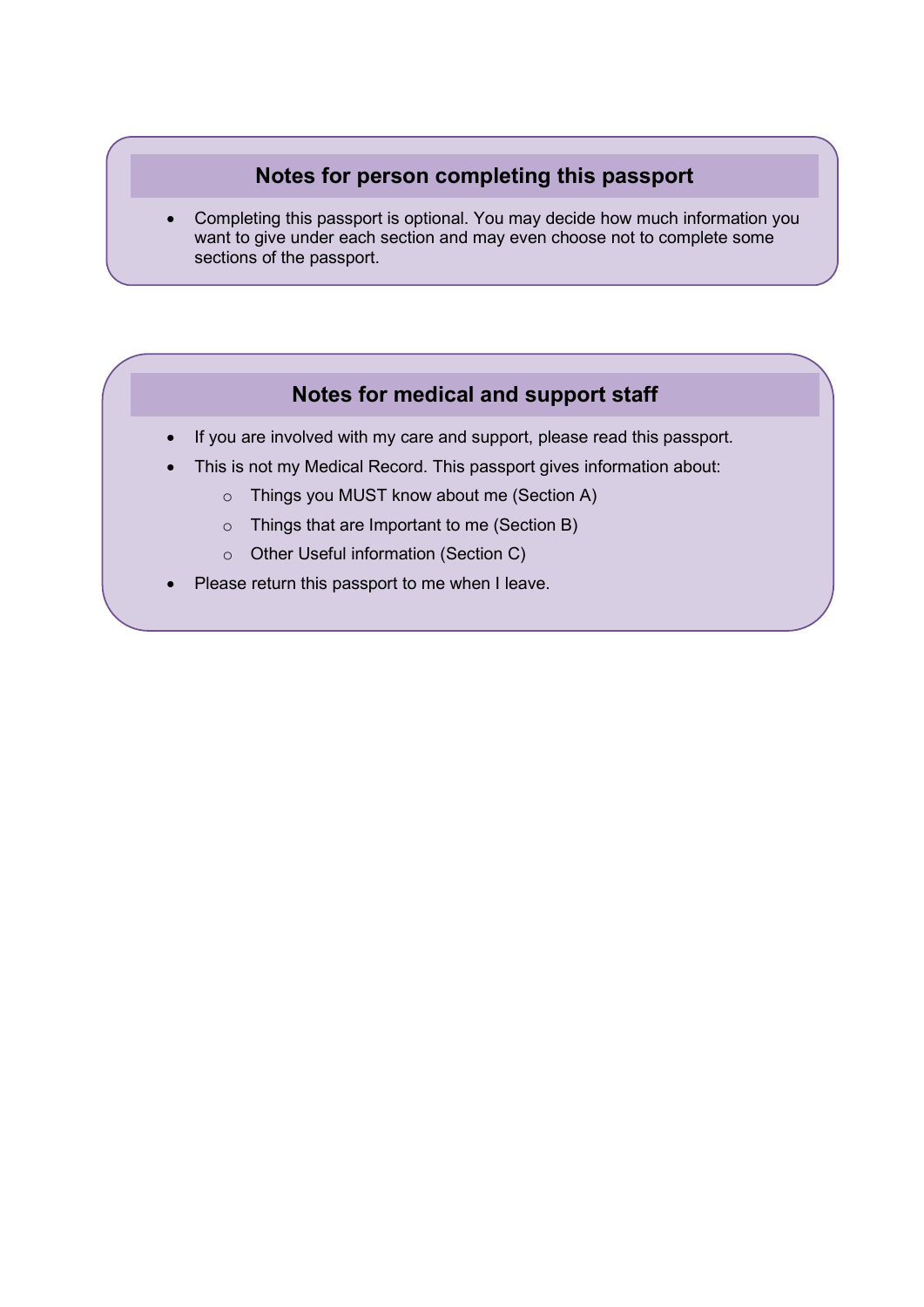**My Details**

| First name               | Surname                                |
|--------------------------|----------------------------------------|
| I like to be known as    |                                        |
| Date of birth            | Age                                    |
| Gender<br>Female<br>Male |                                        |
| Address                  |                                        |
| Suburb                   |                                        |
| <b>State</b>             | Post Code                              |
| Phone Number             | Mobile                                 |
| Email                    |                                        |
| <b>Medicare Number</b>   | <b>IRN</b>                             |
| Date of completion       | (see Updates page for changes, if any) |

### **I live with**

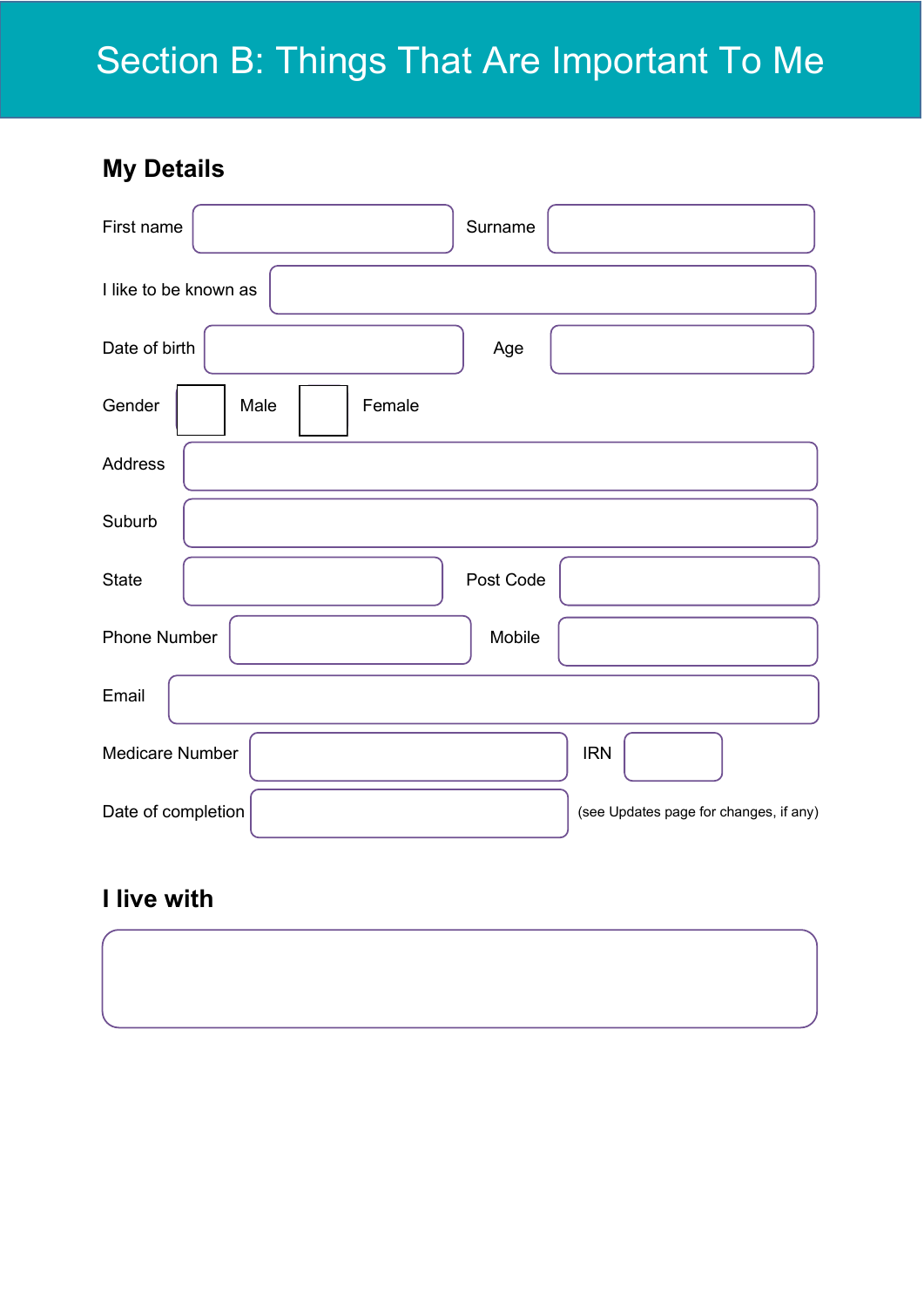### **This is what I want to tell you about myself**

(You may wish to write here about your impairment or other health condition/s. For example: I have cerebral palsy; I have epilepsy and my seizures vary from mild seizures to strong seizures that may last up to 3 minutes; I have Alzheimer's disease; etc.)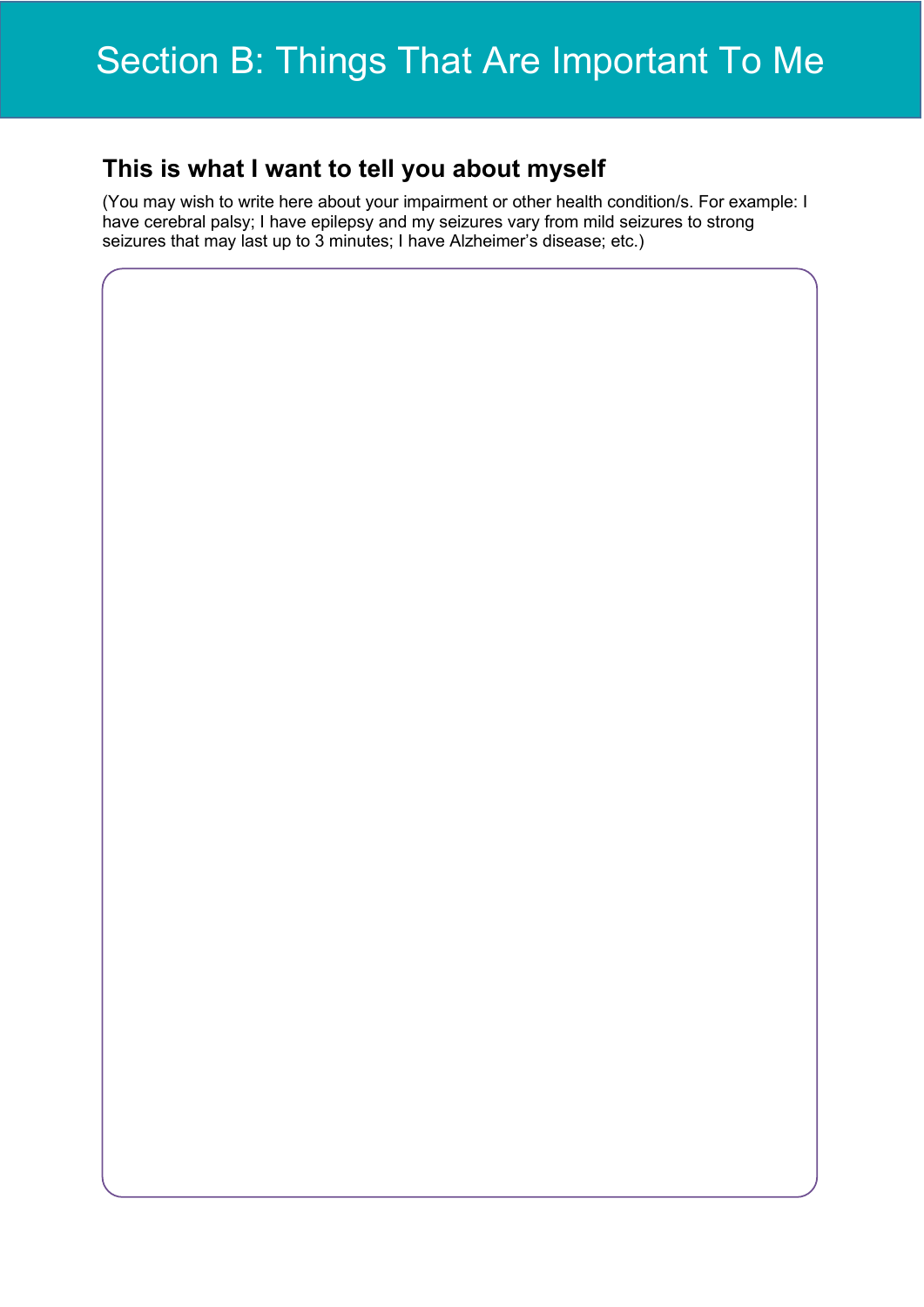### **My Communication**

| My first (or preferred) language is     |           |  |  |  |
|-----------------------------------------|-----------|--|--|--|
| I can also use the following language/s |           |  |  |  |
| I need help with interpreting.          | Yes<br>No |  |  |  |
|                                         | Language  |  |  |  |

**I communicate with people using:** (e.g., gestures, facial expressions, picture charts, hearing aid, digital diary, electronic communicator, etc)

**Things you need to know when communicating with me are**: (e.g., speak slowly, face me, tap my shoulder for attention, turn on my equipment, etc)

**Please care for my communication equipment by:** (e.g., charge every night, return to protective cover when I am not using it)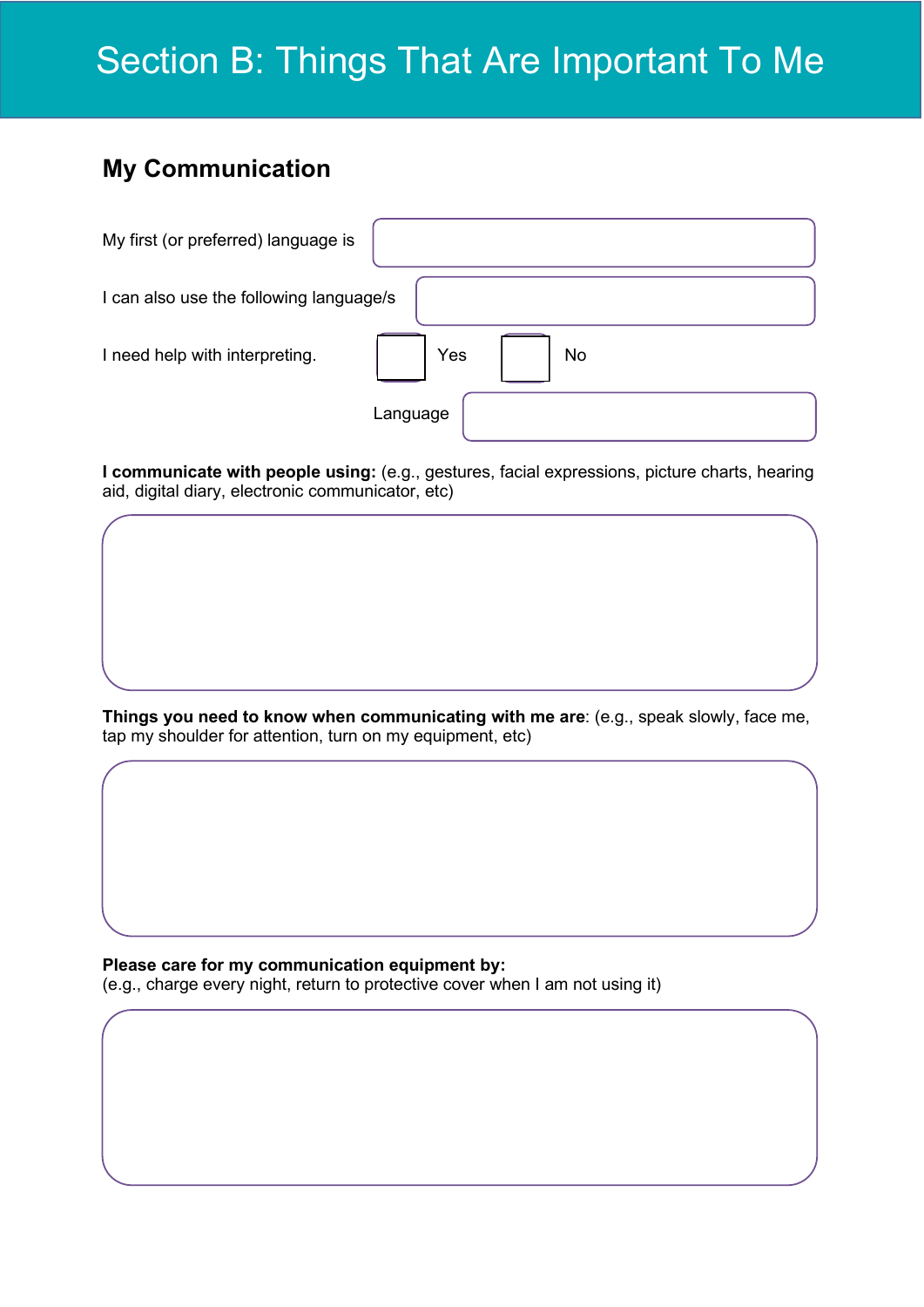### **Best contact person/s (e.g. next of kin and important people in my life)**

| <b>Full Name</b> | Relationship to person | <b>Phone Number</b> |
|------------------|------------------------|---------------------|
|                  |                        |                     |
|                  |                        |                     |
|                  |                        |                     |
|                  |                        |                     |
|                  |                        |                     |
|                  |                        |                     |
|                  |                        |                     |
|                  |                        |                     |
|                  |                        |                     |
|                  |                        |                     |
|                  |                        |                     |
|                  |                        |                     |

### **Other contact information**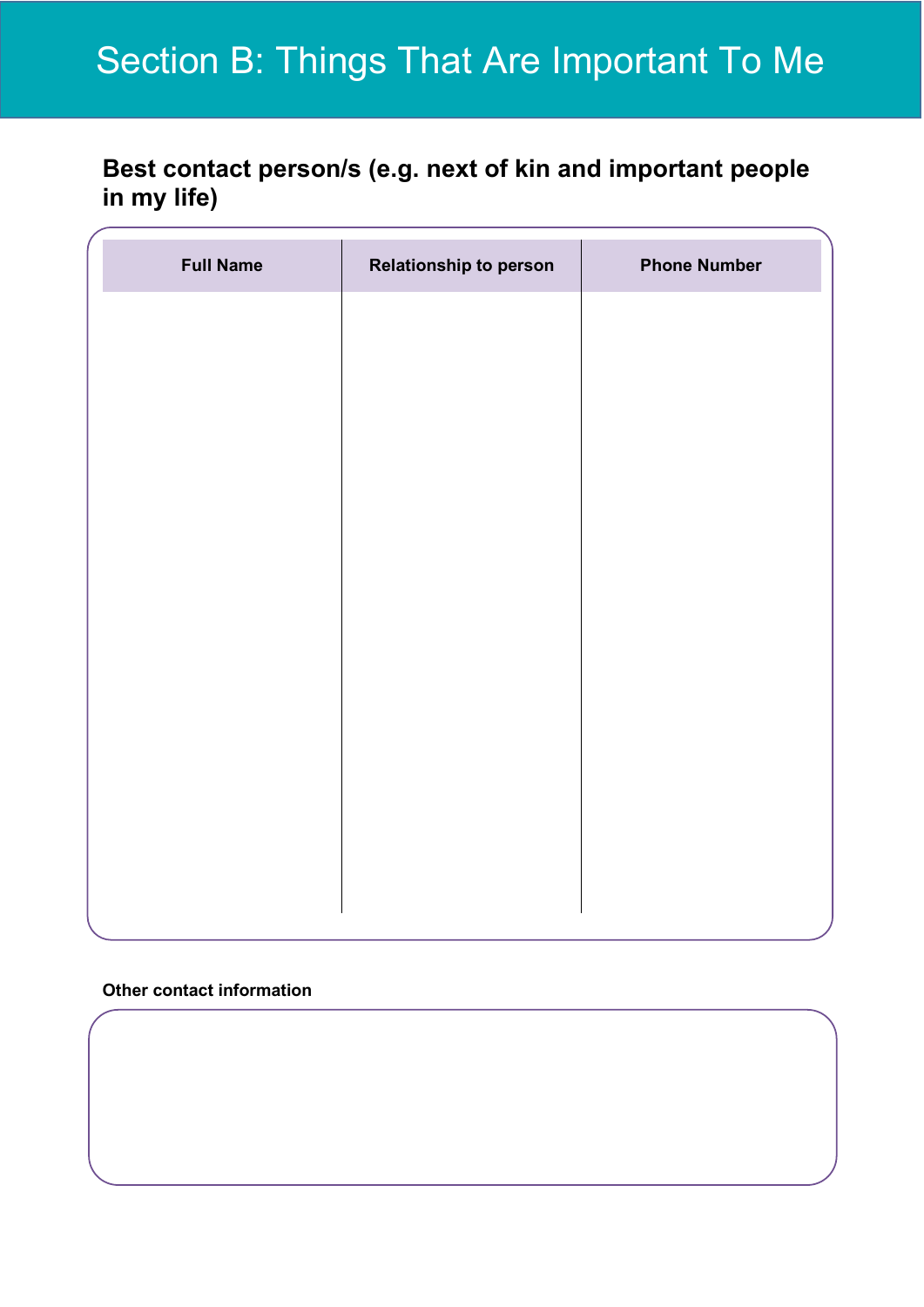### **Decision Making**

#### **I can and would like to make my own decisions, so please ask me first.**

If, for some reason, I am incompetent or unconscious at the time when the decision needs to be made, the following will apply:

|                            | a) Do I have a legal representative? (see item (b) below) | Yes | No |
|----------------------------|-----------------------------------------------------------|-----|----|
| My legal representative is |                                                           |     |    |
| Full name                  |                                                           |     |    |

Legal relationship: (e.g., welfare guardian, enduring power of attorney, etc)

| <b>Phone Number</b>                                   | Mobile |     |    |
|-------------------------------------------------------|--------|-----|----|
| Email                                                 |        |     |    |
| b) Do I have advance directives? (see item (c) below) |        | Yes | No |

My advance directives can be found at: (e.g., on my medical file, in cupboard at home, I have given verbal directives to my eldest son, etc)

c) (Please note that this section applies only if I have ticked 'No' to both sections a and b above.) I do not have a legal representative or advance directives and trust that any decision concerning my care and welfare will be made by appropriate professional/s in my best interests after taking into account my views if they are known, or consulting people who know me and care about me.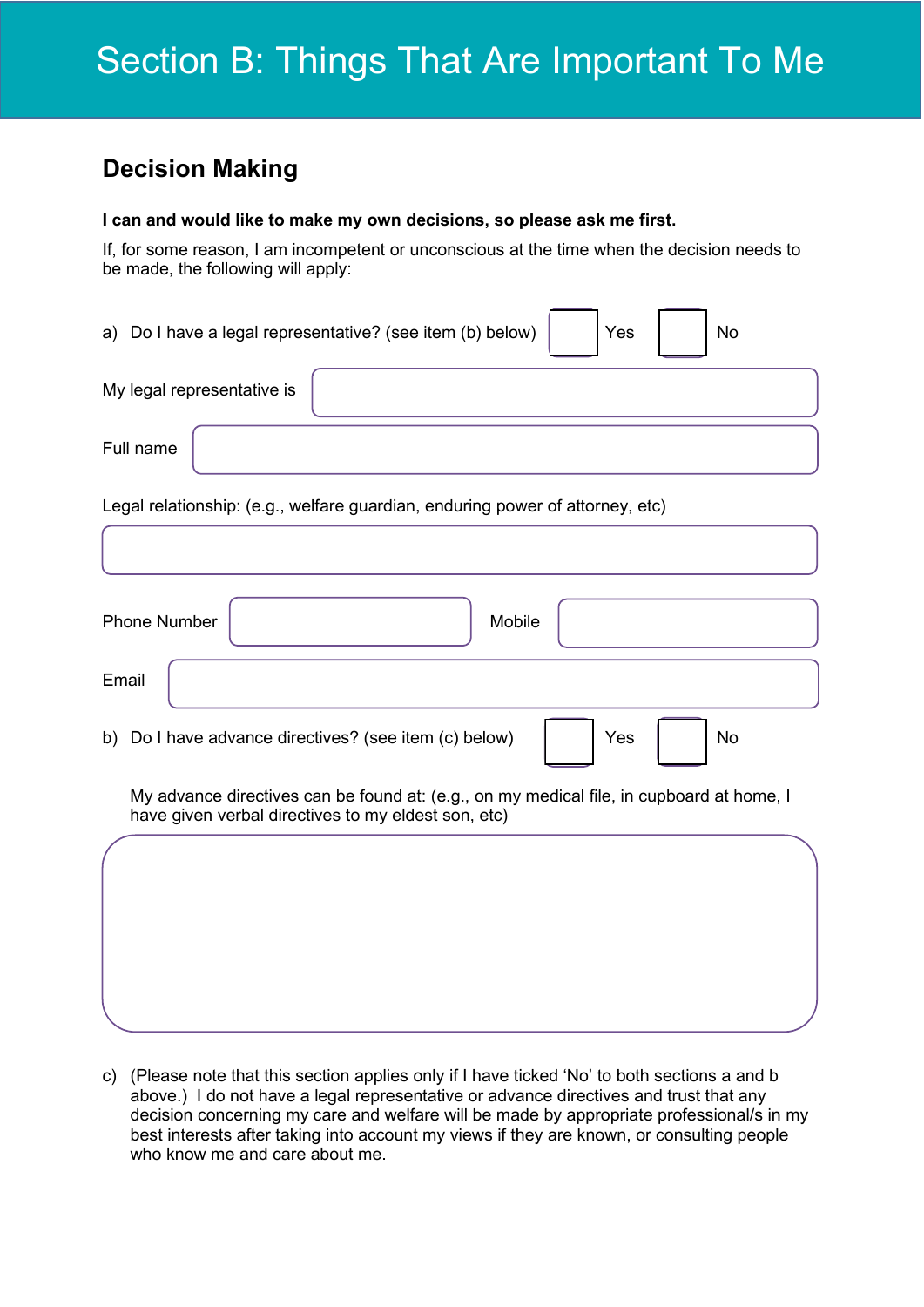### **My doctor or general practitioner (GP)**

| Full name           |           |
|---------------------|-----------|
| Practice            |           |
| Address             |           |
| Suburb              |           |
| <b>State</b>        | Post Code |
| <b>Phone Number</b> | Mobile    |
| Email               |           |

### **Things to know when providing medical care**

**You would know I am in pain when**: (e.g., I can tell you, I make a particular sound, I rock my body, etc)

**I have the following medical problems:** (e.g. heart, breathing)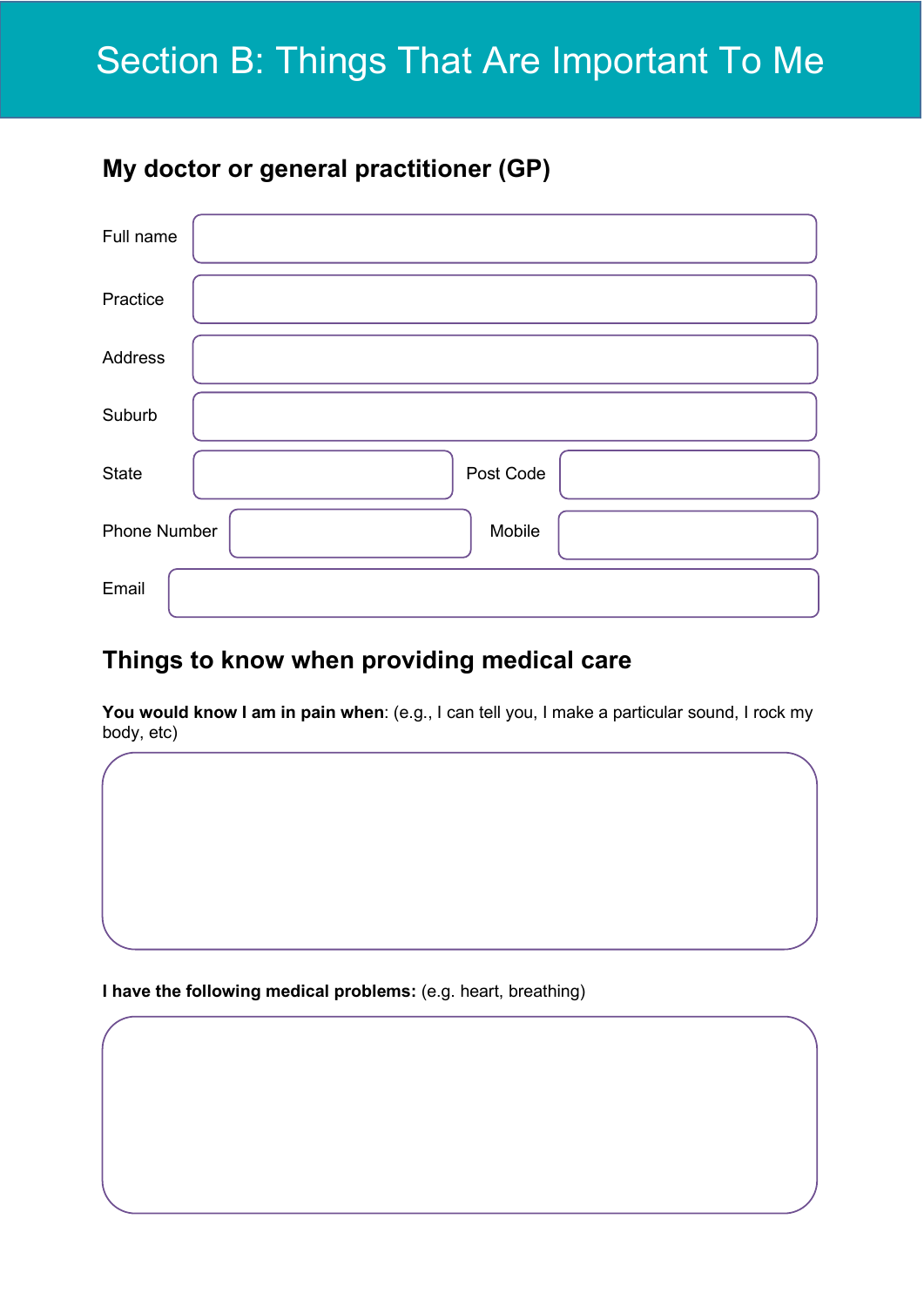**Medical history and treatment plan:** (Please advise of major surgeries, medical interventions and current care plans)

**I am allergic to:** (e.g., certain medicines, perfume, nuts, etc)

**When giving me medication, please:** (e.g., crush my tablets)

**When conducting a medical examination, please:** (e.g., be aware of my catheter bag, lie me on my left side, etc)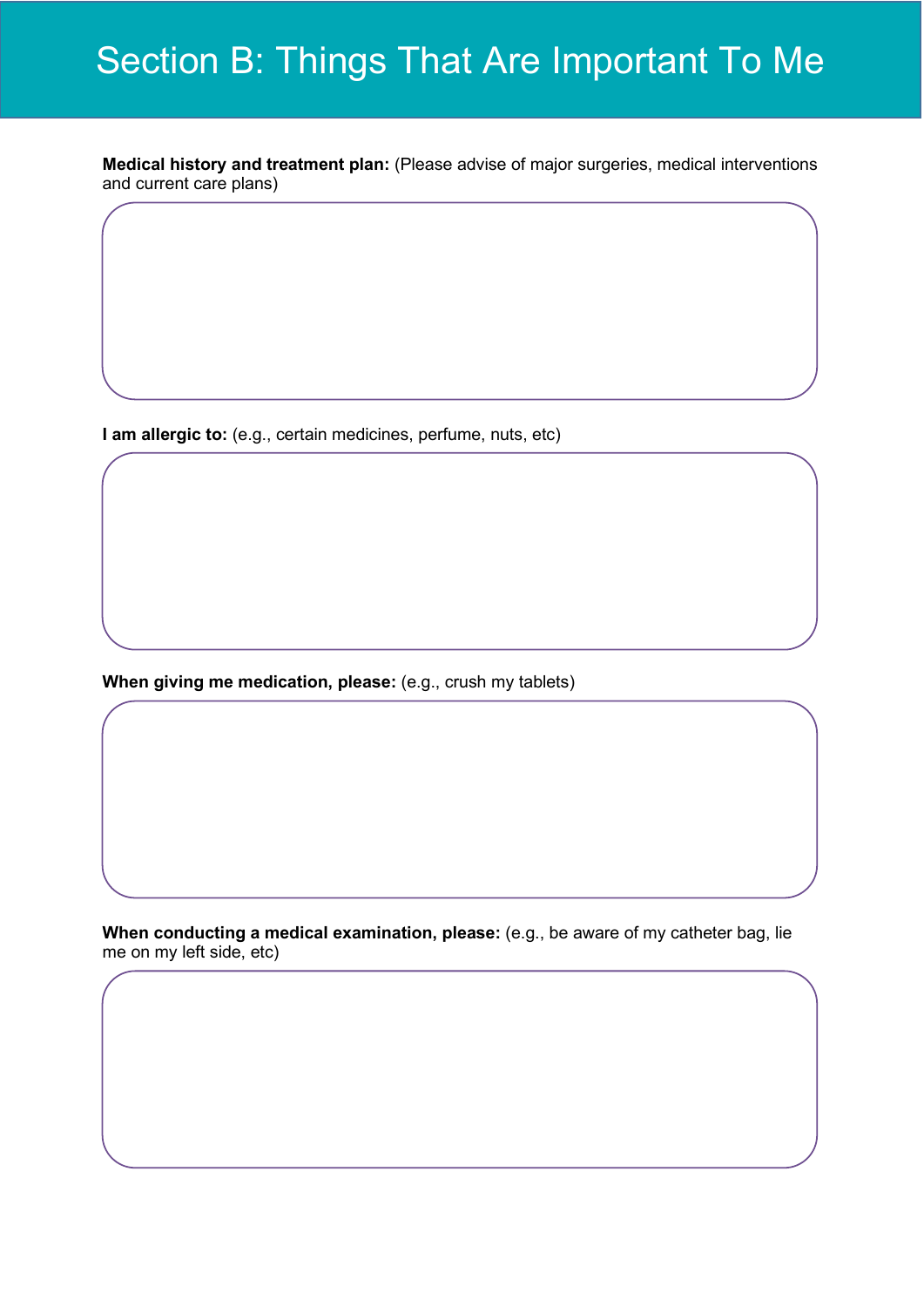**Other things that you need to know about my medical care:** (please provide other information not already covered that staff must know about you)

### **Medications**

| <b>Medication Name</b> | Dose and<br>Frequency | <b>Purpose (if known)</b> | <b>How Taken</b> |
|------------------------|-----------------------|---------------------------|------------------|
|                        |                       |                           |                  |
|                        |                       |                           |                  |
|                        |                       |                           |                  |
|                        |                       |                           |                  |
|                        |                       |                           |                  |
|                        |                       |                           |                  |
|                        |                       |                           |                  |
|                        |                       |                           |                  |
|                        |                       |                           |                  |
|                        |                       |                           |                  |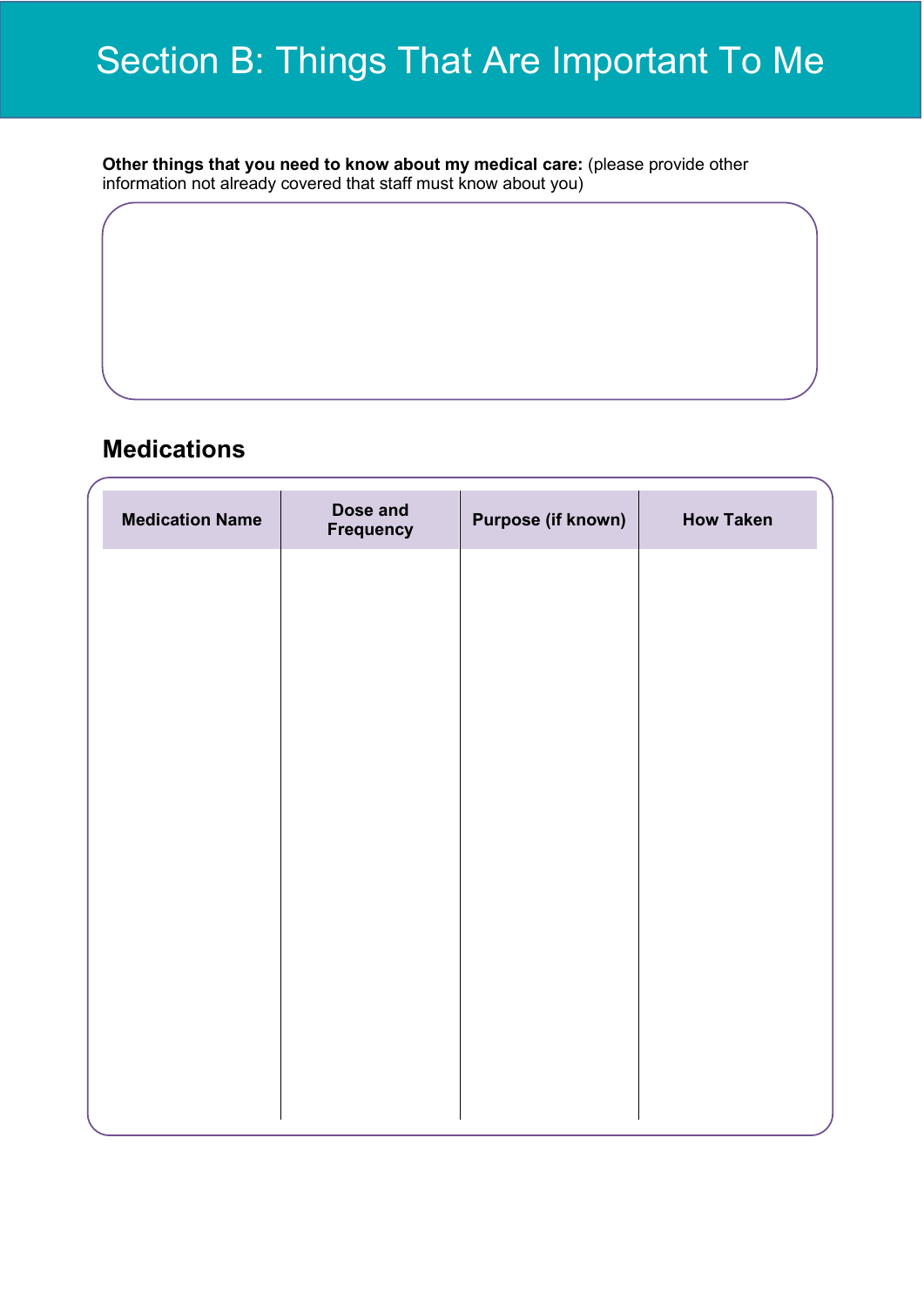### **Safety**

**Check the box next to the statement that applies to you.** 



**No,** I don't need support with my safety. Please go to section B.

**Yes,** I may need support in keeping safe. Please read information below.

**Things important for my physical safety:** (e.g., raised bed rails, my chest harness, sharp objects removed from room, to be watched as I tend to run away, etc)

**Things that upset me or cause me stress are:** (e.g., bright lights, loud noise, etc)

You would know that I am anxious or stressed when: (e.g., I start rocking my body, I start biting myself, I start banging my hands, etc)

**Things you could do to help me settle down are:** (e.g., play soft music, take me out for a walk, call the crisis team, etc)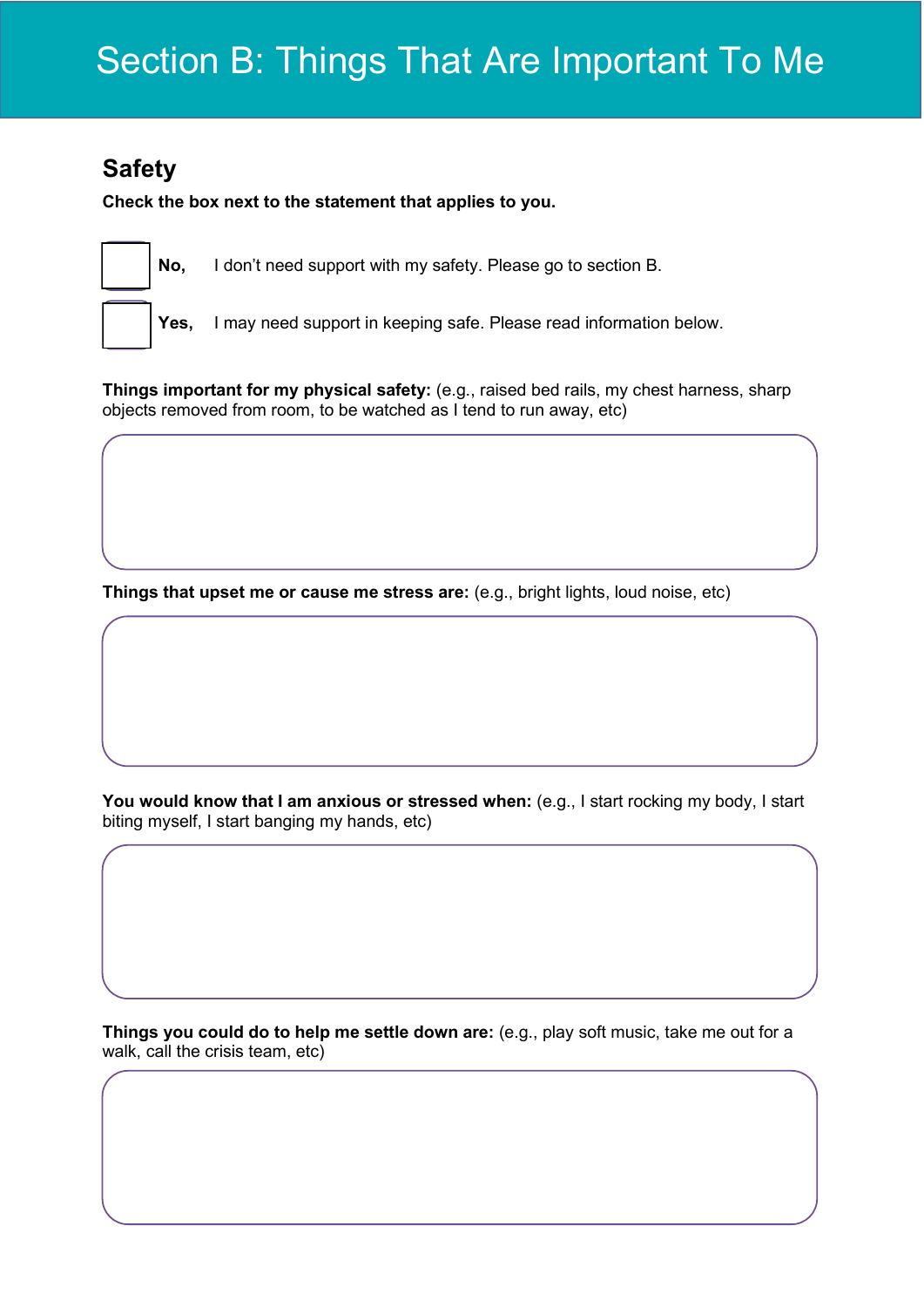### **Moving Around**

**Check the box next to the statement that applies to you.** 



**No,** I don't need support with moving around. Please go to Daily Activities.

**Yes,** I may need support with moving around. Please read information below.

**I move around using:** (e.g., I can walk with the support of a wall, I can see only up to a certain distance, I use a hoist for transfers, I have a guide dog, etc)

**Things you need to know when supporting me to move around:** (e.g., roll me on one side when helping me to move in bed, let me hold your left arm when you are guiding me, please put my power wheelchair on charge at night, etc)

**Please care for my equipment by:** (e.g., put on charge when not in use, remove handles before storing)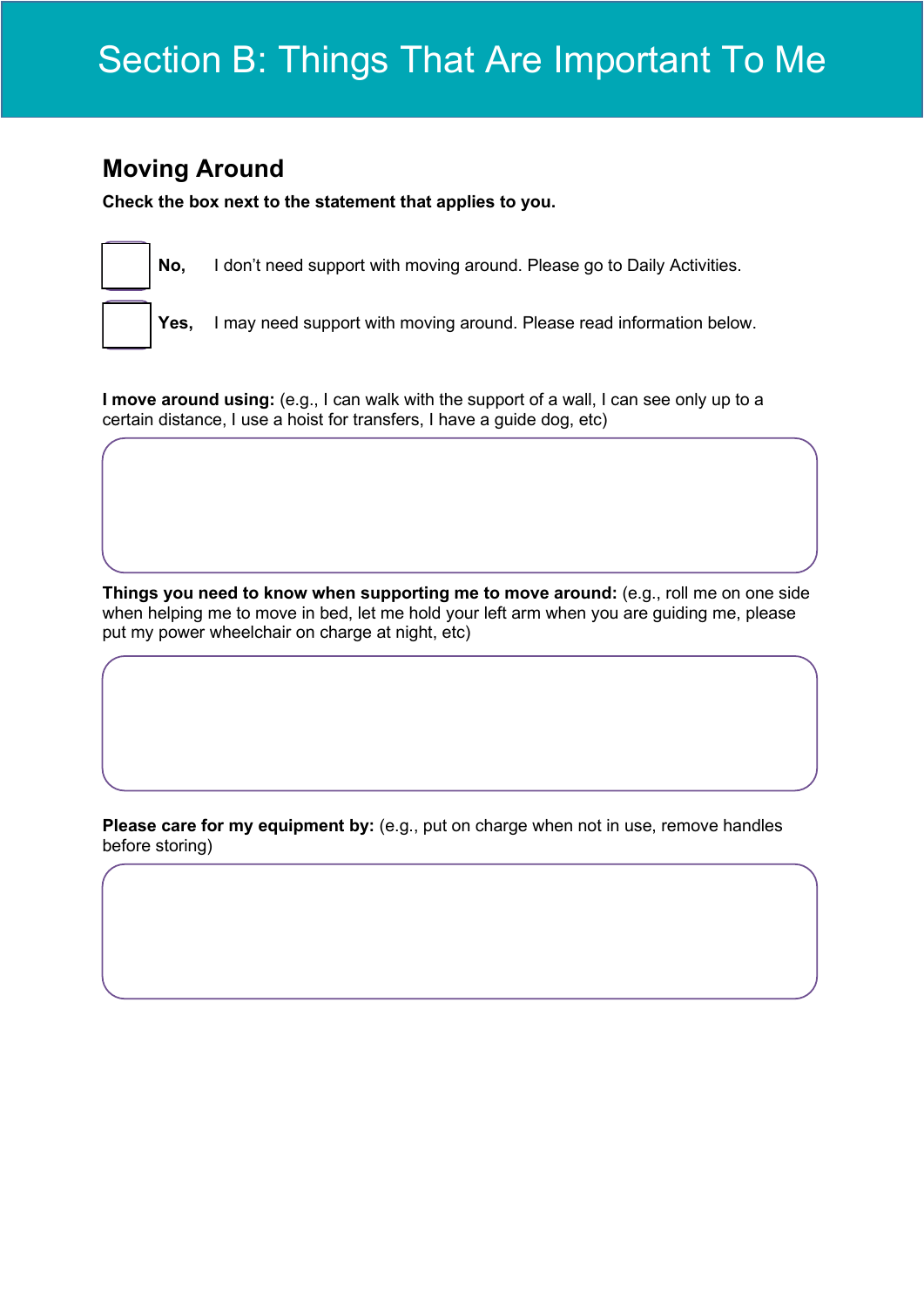### **Daily Activities**

**Check the box next to the statement that applies to you.** 



**No,** I don't need support with daily activities. Please to Section C.

**Yes,** I may need support with daily activities. Please read information below.

#### **My mobility and falls risk**

e.g. walk with assistance, need to be wheeled in wheelchair

#### **How I use the toilet**

e.g. continence aides, help to get to the toilet

### **Personal care**

e.g. dressing and washing

### **Grooming and hygiene**

e.g. specific hygiene requirements

#### **How I eat**

e.g. food cut up, pureed, help with eating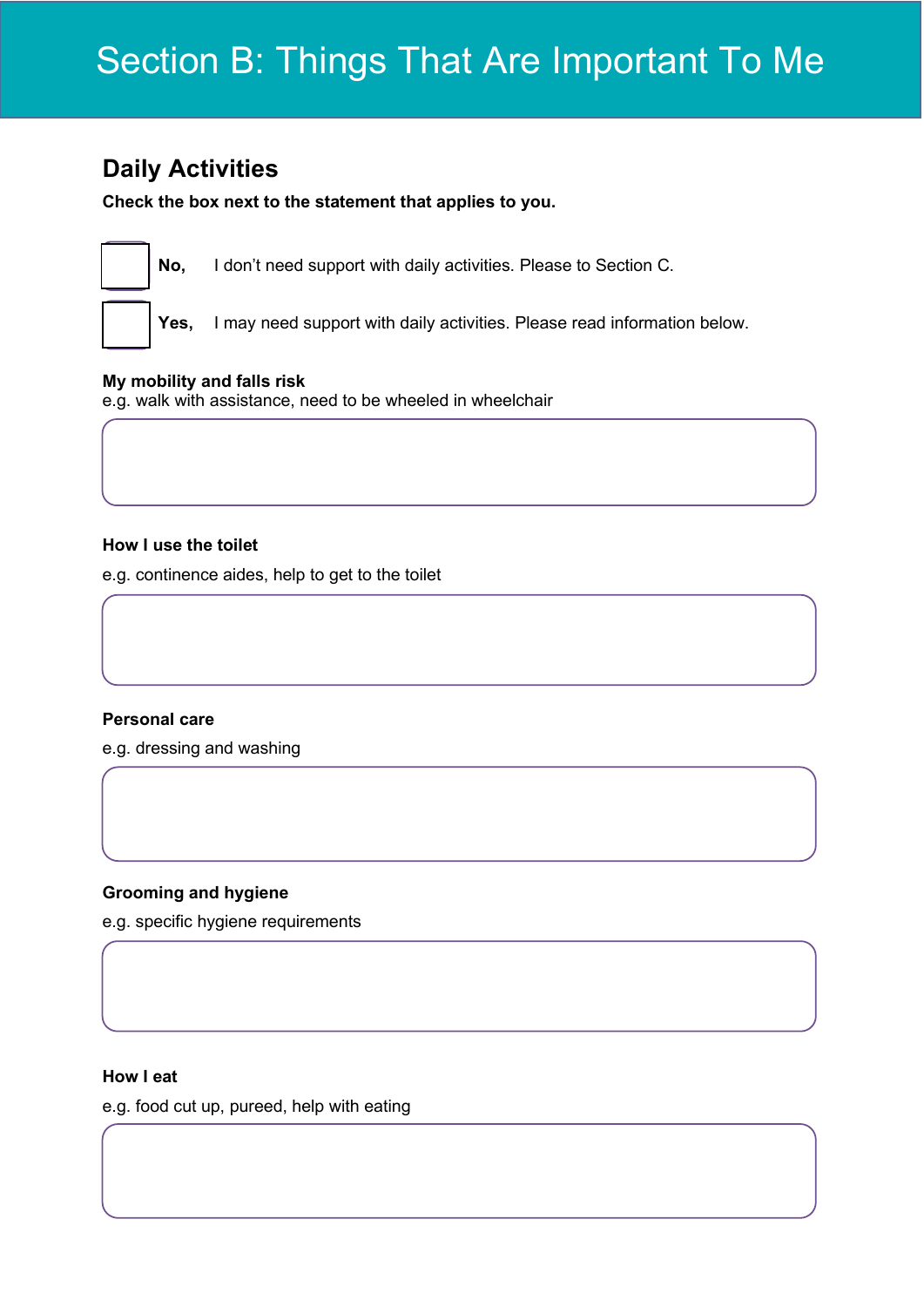#### **How I drink**

e.g. small amounts, straw

#### **Seeing/hearing**

e.g. problems with sight or hearing

#### **How to keep me safe**

e.g. bed rails, support with challenging behaviour

### **My comfort items**

e.g. things that reduce my anxiety

#### **Sleeping**

e.g. your sleeping pattern/routine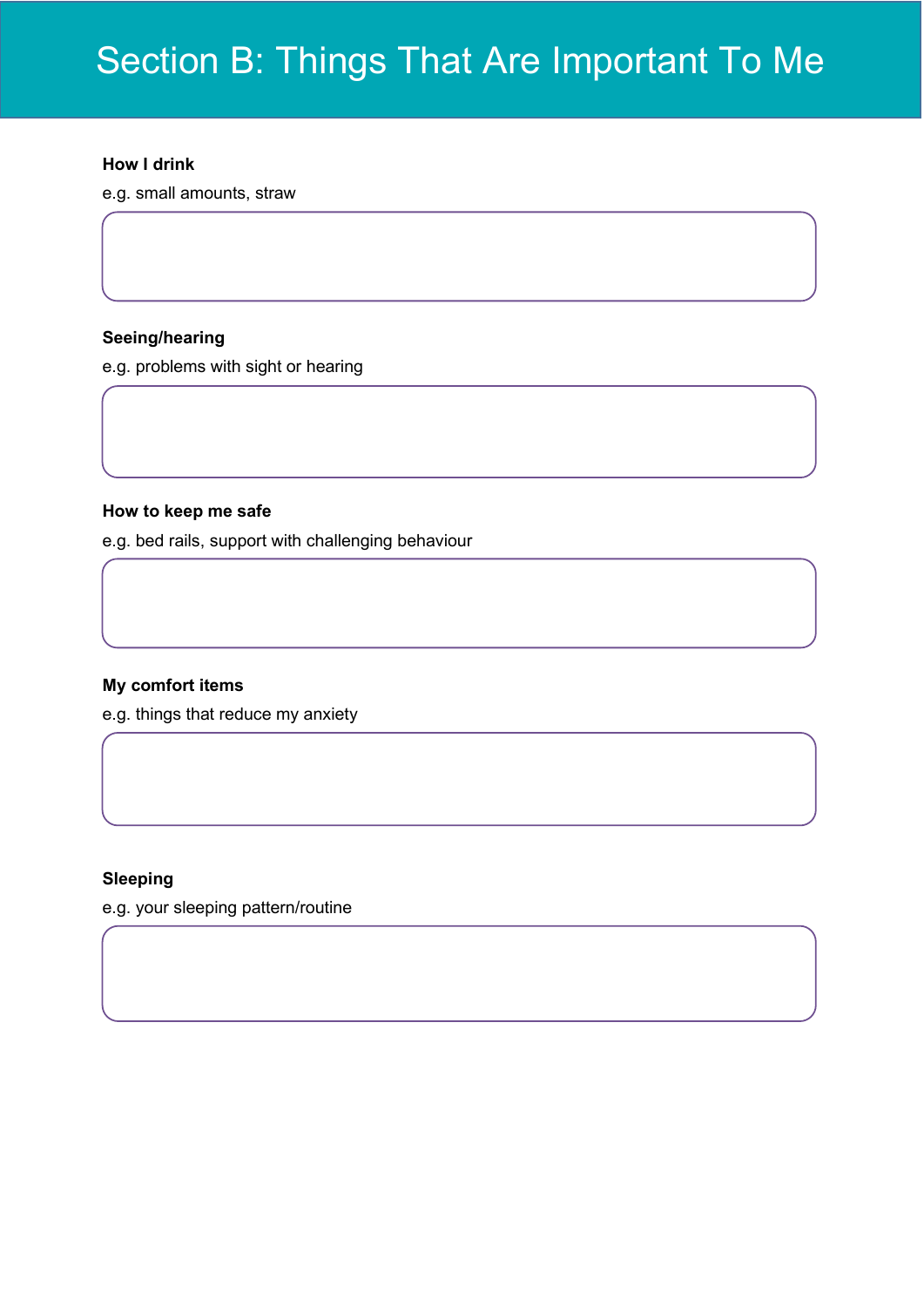### Section C: Other Useful Information

**Things I like:** (e.g., music, routines, etc)

**Things I don't like:** (e.g., certain food, dark rooms, etc)

**My religious needs:** (e.g., karakia/ prayers, Halal food, etc)

**My cultural needs:** (e.g., I prefer a woman doctor, etc)

**Other information:** (e.g., tell me when you bring food and what's in it, etc)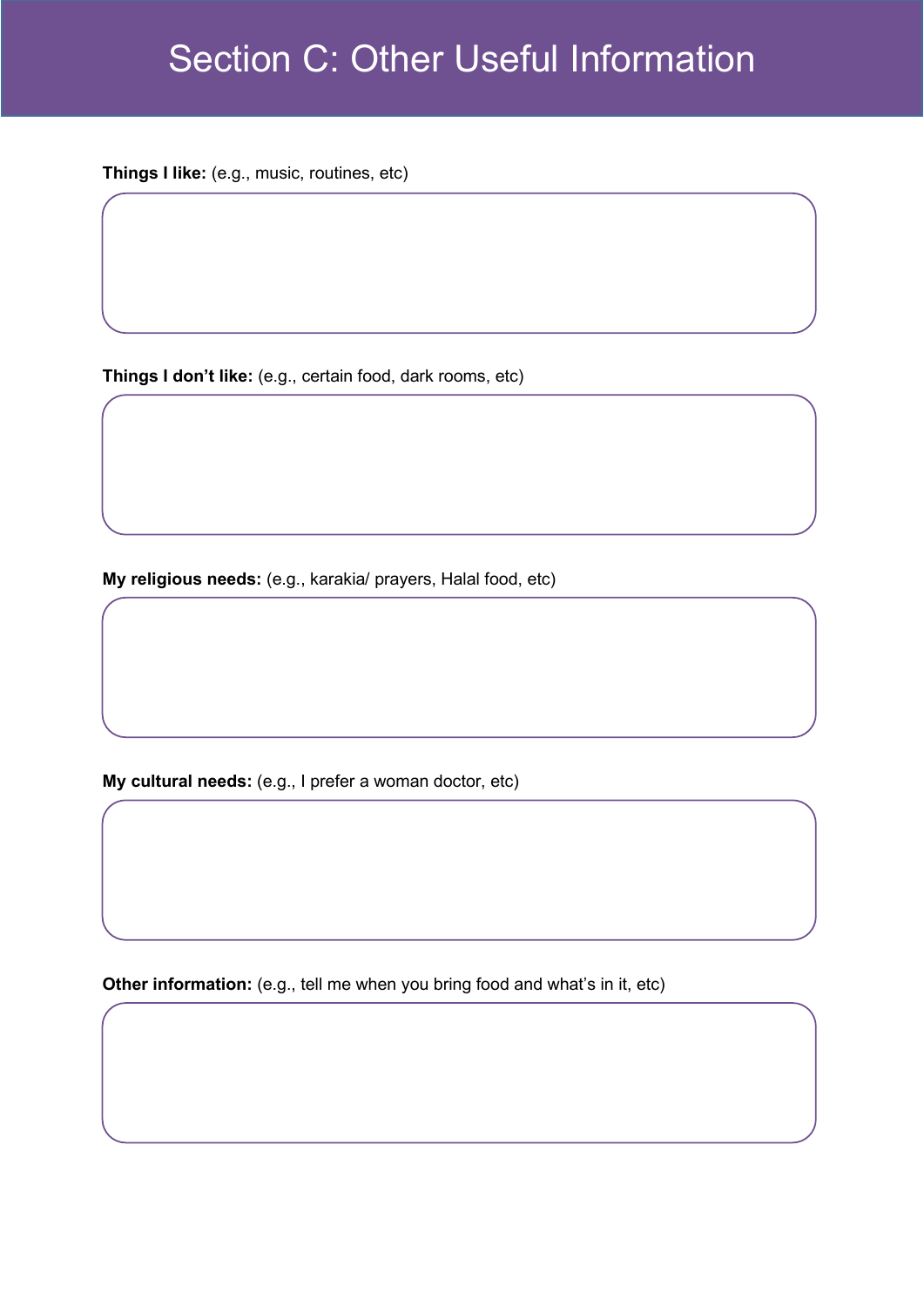# Section D: Updates

|                | When there are any changes to your support needs, cross out he original comments and<br>complete this section. |
|----------------|----------------------------------------------------------------------------------------------------------------|
| Date           | Update by                                                                                                      |
| Details        |                                                                                                                |
| Date           | Update by                                                                                                      |
| Details        |                                                                                                                |
| Date           | Update by                                                                                                      |
| <b>Details</b> |                                                                                                                |